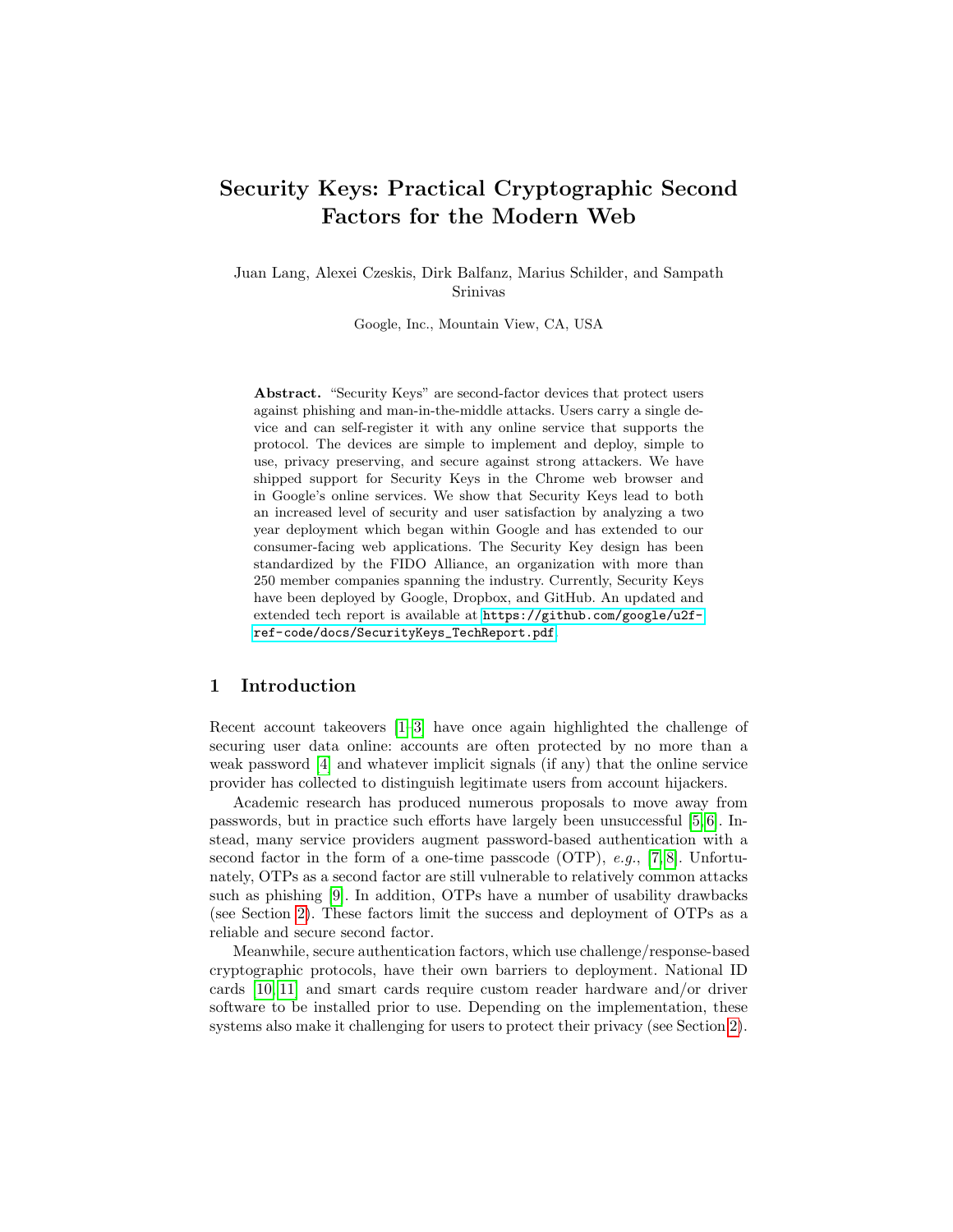In this work, we present Security Keys: second factor devices that improve the state of the art for practical authentication for real consumers in terms of privacy, security, and usability. This is evidenced by the fact that Security Keys have been publicly deployed by Google [\[12\]](#page-16-10), Dropbox [\[13\]](#page-16-11), and GitHub [\[14\]](#page-16-12). Security Keys were designed from the ground up to be practical: simple to implement and deploy, straightforward to use, privacy preserving, and secure against strong attackers. We have shipped support for Security Keys in the Chrome browser, have deployed it within Google's internal sign-in system, and have enabled Security Keys as an available second factor in Google's web services. In this work, we demonstrate that Security Keys lead to both an increased level of security and user satisfaction as well as cheaper support cost. The Security Key design has been standardized within an industry alliance, the FIDO Alliance [\[15\]](#page-16-13) as the Universal Second Factor (U2F) protocol.

# <span id="page-1-0"></span>2 Related Work

We now give an overview of the most relevant related work. For detailed background of the field, please consult a variety of excellent survey works [\[5,](#page-16-3)[6,](#page-16-4)[16,](#page-16-14)[17\]](#page-17-0).

One-Time Passcodes. OTPs are short (typically 6 to 8 digit) codes that are one time use and are sent to the user via SMS or are generated by a separate physical dongle. Though they provide more security than passwords, OTPs have a number of downsides. First, they are vulnerable to phishing and man-in-themiddle attacks [\[9\]](#page-16-7). Second, OTPs that are delivered by phones are subject to data and phone availability, while those that are generated by dongles cause the user to have one dongle per web site. Finally, OTPs provide a sub-optimal user experience as they often require the user to manually copy codes from one device to another. Security Keys are resistant to phishing and man-in-themiddle by design; our preliminary study also shows that they provide a better user experience.

Smartphone as Second Factor. A number of efforts have attempted to leverage the user's phone as a cryptographic second factor, both within academia  $(e.g., [18])$  $(e.g., [18])$  $(e.g., [18])$  and in industry  $(e.g., [19])$  $(e.g., [19])$  $(e.g., [19])$ . While promising, they face a number of challenges: for example, protecting application logic from malware is difficult on a general purpose computing platform. Moreover, a user's phone may not always be reachable: the phone may not have a data connection or the battery may have run out. Security keys require no batteries and usually have a dedicated tamper-proof secure element.

Smart Cards. Security Keys fit into the "what you have" category of authentication schemes and have a close relationship to smart cards. While Security Keys can be (and have been) implemented on top of a smart card platform such as JavaCard [\[20\]](#page-17-3), Security Keys express a particular protocol for which smart cards are just one possible implementation platform.

TLS Client Certificates. TLS Client Certificates [\[21\]](#page-17-4) traditionally bear the user's identity and can be used for on-line authentication. When users navi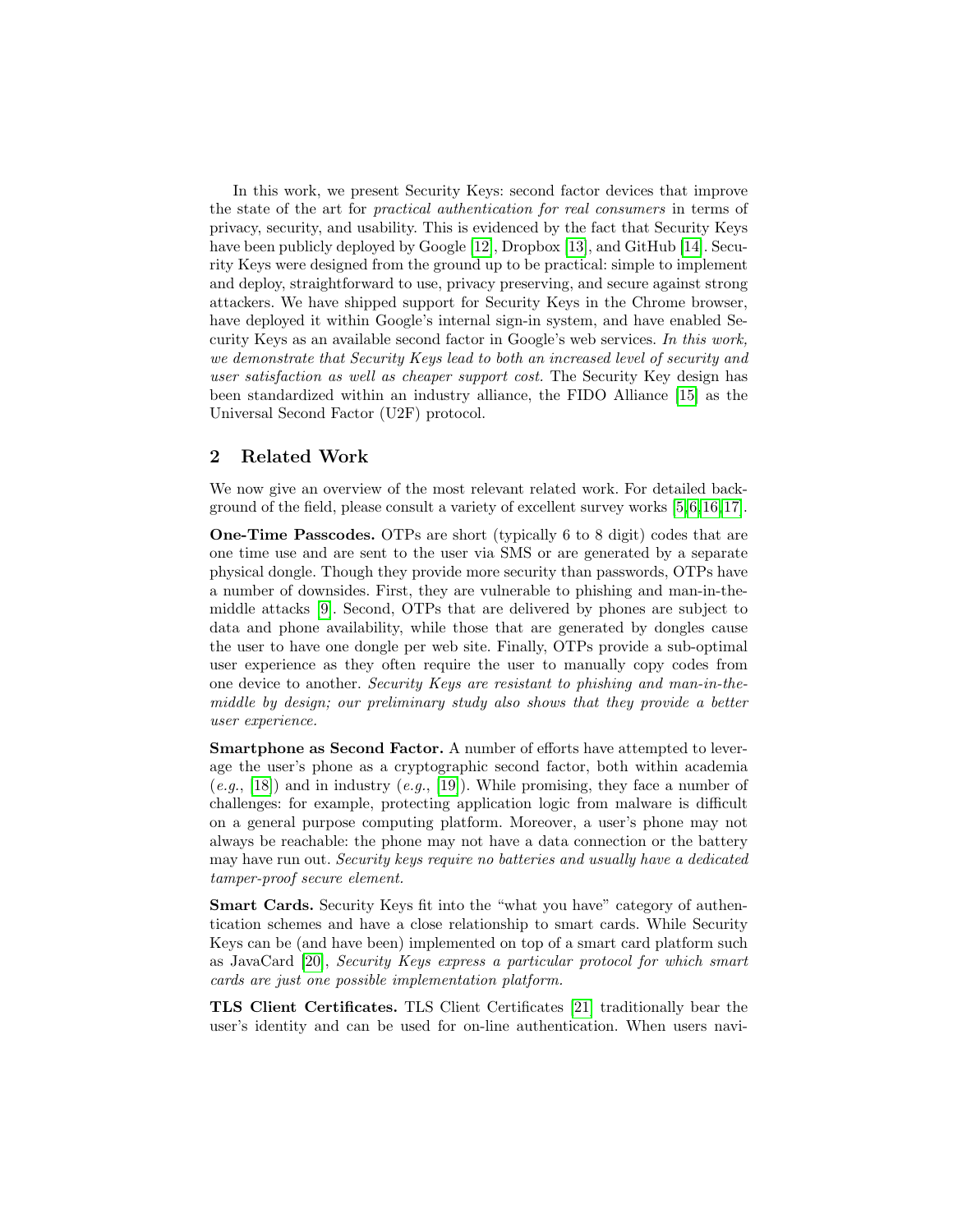gate to a web service that requires TLS client authentication, their browser will prompt the user for their client certificate. Unfortunately, current implementations of TLS client certificates have a poor user experience. Typically, when web servers request that browsers generate a TLS client certificate, browsers display a dialog where the user must choose the certificate cipher and key length—a cryptographic detail that is unfamiliar and confusing to most users.

When web servers request that the browser provide a certificate, the user is prompted to select the client certificate to use; accidentally choosing the wrong certificate will cause the user's identity to leak across sites. In addition, because client certificates are transmitted in the clear, the user's identity is revealed during TLS client certificate transfer to any network adversary. TLS client certificates also suffer from a lack of portability: they are tough to move from one client platform to another. Security Keys have none of these issues: as we will describe, they are designed to be fool-proof: with users' privacy in mind, to be simple to use, and to be portable.

Electronic National Identification Cards. Some countries have deployed national electronic identification cards. In Estonia, for example, electronic ID cards "are used in health care, electronic banking and shopping, to sign contracts and encrypt e-mail, as tram tickets, and much more besides—even to vote" [\[11\]](#page-16-9). Despite their rich capabilities, national identity cards have not become a popular global online authentication mechanism [\[10\]](#page-16-8). One possible reason is that current national identity cards require special hardware (a card reader) and thus are hard to deploy. Another possible reason is that national identity cards are by definition controlled by one government, which may not be acceptable to businesses in another country. Security Keys have no such downsides: they work with preinstalled drivers over commonly available physical media (USB, NFC, Bluetooth) and are not controlled or distributed by any single entity.

Finally, some approaches can combine multiple elements, e.g., some electronic ID cards combine smart card, TLS client certificate, and government identification.

# 3 Threat Model

We briefly outline major attackers and attacks that we consider in our design.

#### 3.1 Attackers

Web Attackers. Entities who control malicious websites  $(e.g., \text{bad.com}^1)$  $(e.g., \text{bad.com}^1)$  $(e.g., \text{bad.com}^1)$  are called web attackers. We believe that virtually all users might accidentally visit such a malicious site. The attacker may design bad.com to visually mimic a user's bank or e-mail website in an attempt to get  $(i.e., *phish*)$  the user's login credentials. As the attackers are quite skilled, and may occupy clever URLs (such as bamk.com[2](#page-2-1) ), we assume that most users will fall for this trick. That is,

<span id="page-2-0"></span> $1$  This is just an example, the real bad.com may not be malicious.

<span id="page-2-1"></span><sup>&</sup>lt;sup>2</sup> This is just an example, the real bamk.com may not be malicious.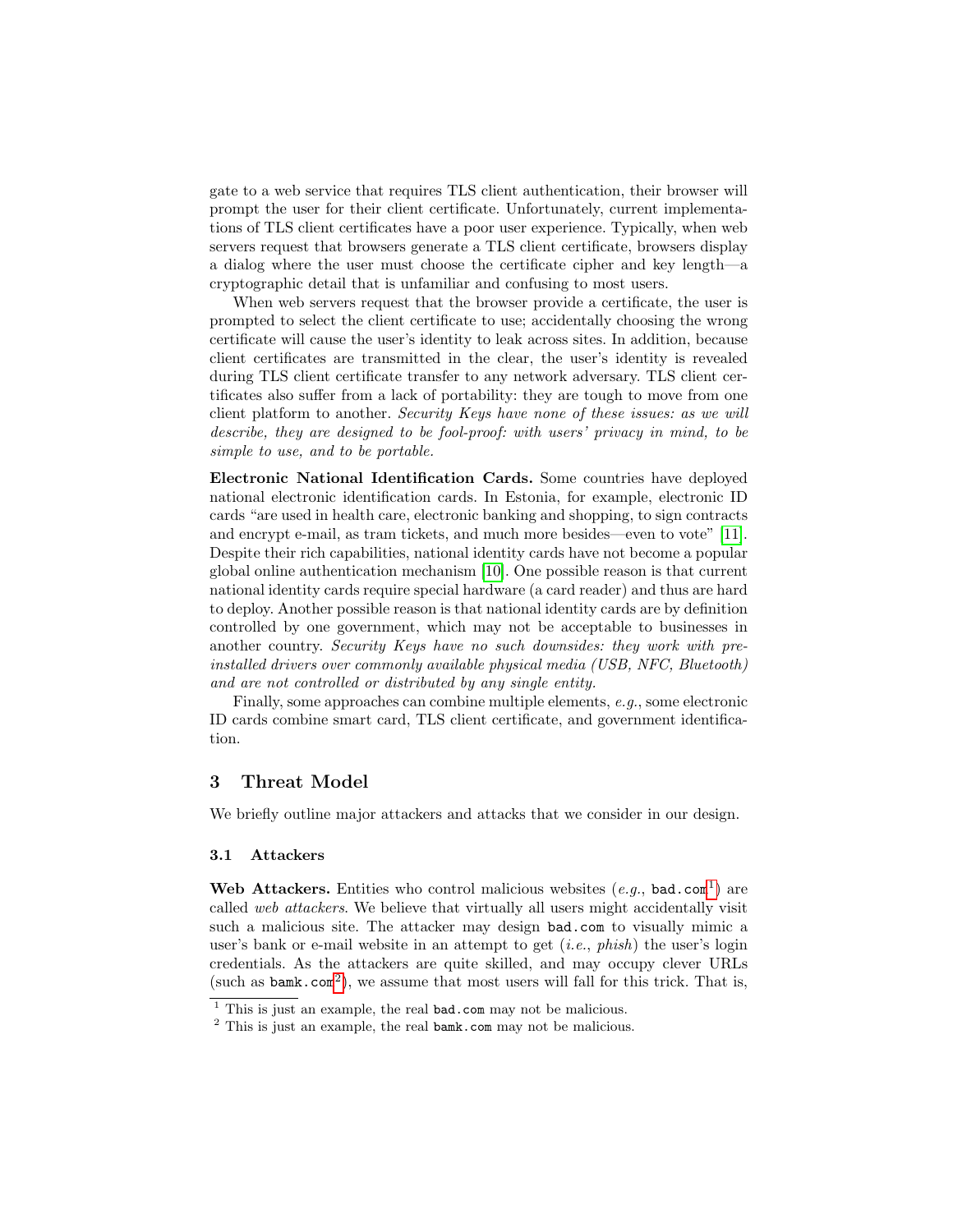they will enter credentials such as their password into the attacker-controlled bad.com.

Related-Site Attackers. Some attackers will compromise sites having weak security practices in order to steal the site's user credentials. As users often reuse credentials across sites [\[22\]](#page-17-5), related-site attackers will reuse the stolen credentials on more secure sites in hopes of accessing the user's accounts [\[23\]](#page-17-6).

Network Attackers. Adversaries may be able to observe and modify network traffic between the user and the legitimate site. We call such adversaries network attackers. For example, a network attacker might sniff wireless traffic in a coffee shop [\[24,](#page-17-7) [25\]](#page-17-8)) or a nation-state may interpose on all traffic that traverses their physical borders [\[26,](#page-17-9) [27\]](#page-17-10). A man-in-the-middle attacker can defeat the security properties offered by TLS [\[21\]](#page-17-4), e.g., by forging rogue server TLS certificates [\[28\]](#page-17-11). Other network attackers may record traffic and subsequently exploit the TLS cryptographic layer [\[29,](#page-17-12) [30\]](#page-17-13) to extract authentication data.

Malware Attackers. In some cases, attackers may be able to silently install and run arbitrary software on users' computers; such attackers are malware attackers. We assume that such software can run with arbitrary privileges and can freely help itself to cookies, passwords, and any other authentication material.

#### 3.2 Attack Consequences

We highlight two of the most concerning attack consequences below.

Session Duplication. In some cases, an attacker may be able to steal credentials that allow him/her to access the user's account from any computer and at any time. For example, if an attacker is able to steal cookies or passwords, then he/she may be able to log into the victim's account at virtually any subsequent date (assuming the password isn't changed, and the cookie doesn't expire).

Session Riding. If an attacker can only access or modify the user's account when the user is actively using his/her computer, we call this attack session riding. For example, if the website always requires the user to begin a new session by providing proof of a hardware device that the attacker does not control, the attacker is only able to ride the user's active sessions.

Security Keys make session duplication and riding much more difficult.

# 4 System Design

We now give a system overview; for details please consult the official specification on the FIDO Alliance website [\[15\]](#page-16-13). In juggling the various requirements, we settled on the following design goals:

– Easy for Users: Using Security Keys should be fast, easy, and "brainless". It must be difficult to use Security Keys incorrectly or insecurely.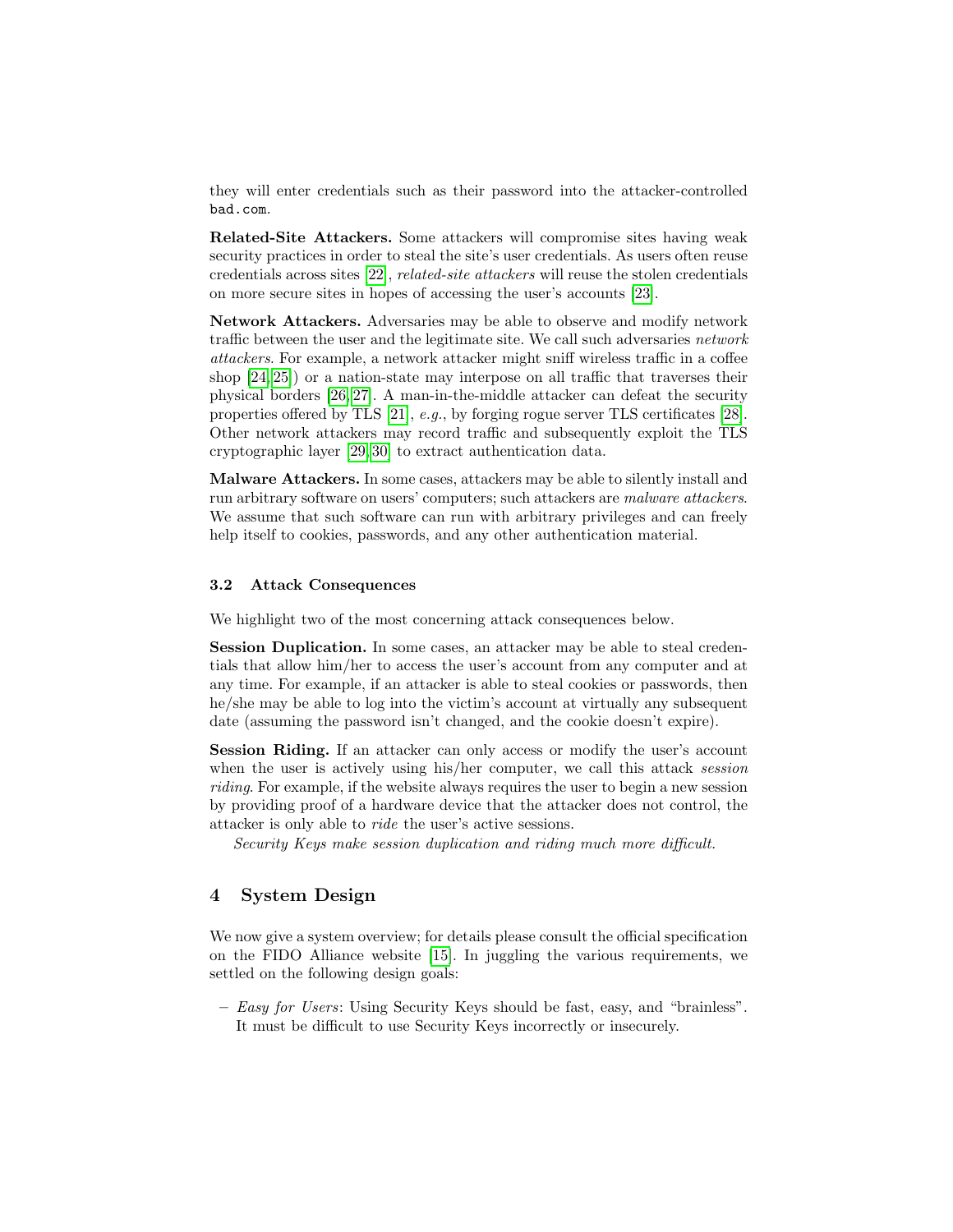- Easy for Developers: Security Keys must be easy for developers to integrate into their website through simple APIs.
- Privacy: Security Keys should not allow tracking of any kind. In addition, if a Security Key is lost, it should be difficult for an attacker to get any useful information from a Security Key.
- Security: Security Keys should protect users against password reuse, phishing, and man-in-the-middle attacks.

#### 4.1 System Overview

Security Keys are intended to be used in the context of a web application in which the server wishes to verify the user's identity. At a high level, Security Keys support the following commands which are provided to web pages as browser APIs (see Section [5\)](#page-6-0).

- $–$  Register: Given this command, the Security Key generates a fresh asymmetric key pair and returns the public key. The server associates this public key with a user account.
- $-$  Authenticate: Given this command, the Security Key tests for user presence and exercises its private key to provide a response. The server can verify that the response is valid, and thus authenticate the user.

<span id="page-4-0"></span>Figure [1](#page-4-0) shows two different Security Keys manufactured by Yubico—one of the several vendors who produce Security Keys. Each devices communicates over a USB interface and has a capacitive touch sensor which must be touched by the user in order to authorize any operation (register or authenticate). Both devices contain a tamper-proof secure element.



Fig. 1: Two Security Keys. Both have a USB interface and a capacitive touch sensor. One also has an NFC interface.

#### 4.2 Detailed Design

We now focus on the details of both registration and authentication. Full specifications can be found on the FIDO Alliance website [\[15\]](#page-16-13).

Registration. During registration (see Figure [2\)](#page-5-0), the relying party—the server produces a random challenge. The user's browser binds the server's challenge into a Client Data structure, to be covered shortly. The browser sends the server's web origin and a hash of the Client Data to the Security Key. In response, the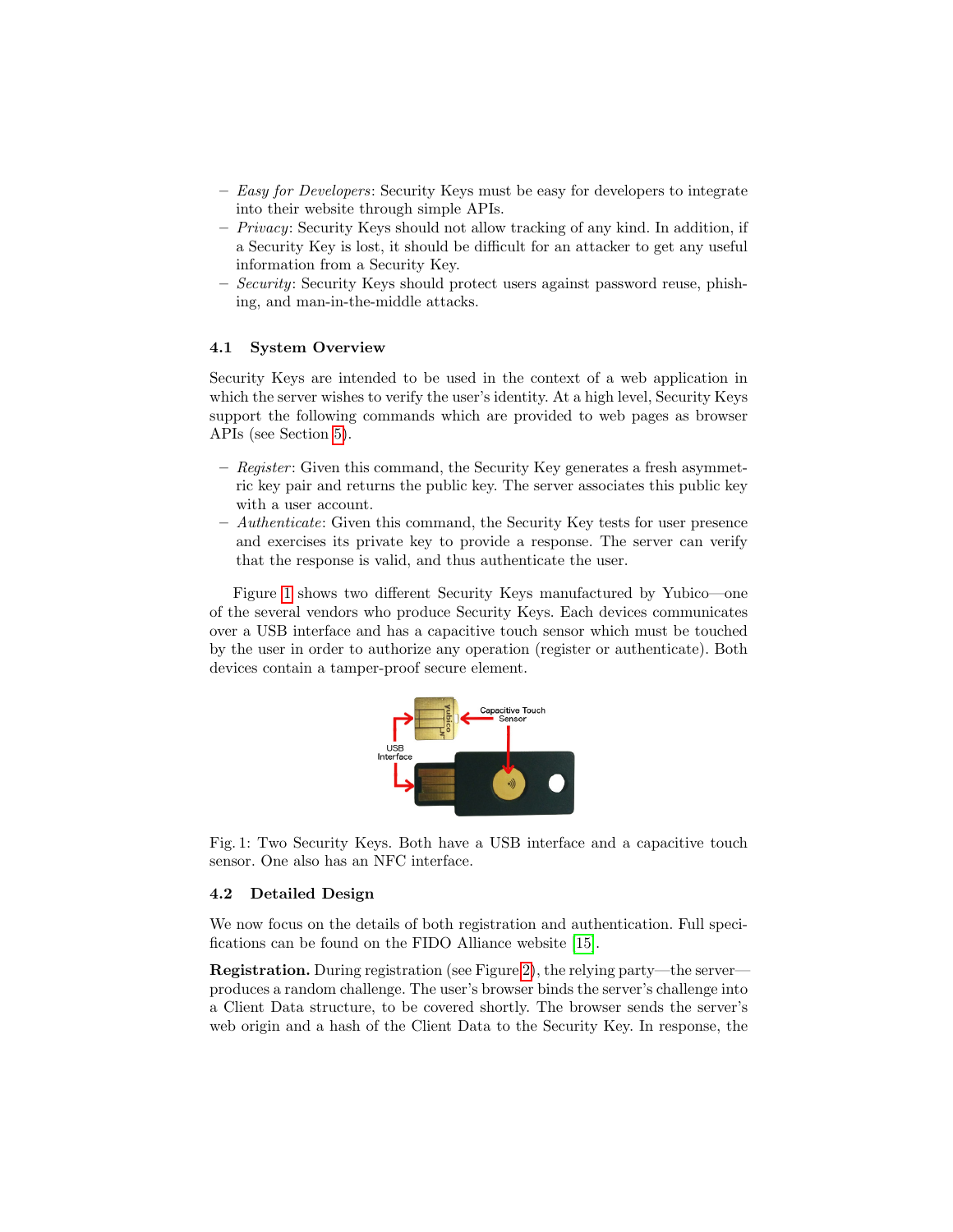Security Key generates a new key pair along with a key handle, which will also be covered later. The Security Key associates the key pair with the relying party's web origin and then returns the generated public key, key handle, an attestation certificate, and a signature over: 1. the web origin, 2. hash of the client data, 3. public key, and 4. key handle. The web browser then forwards this data, along with the client data, back to the website. The website verifies the signature and associates the public key and key handle with the user's account.

<span id="page-5-0"></span>

Fig. 2: Security Key registration.

<span id="page-5-1"></span>

Fig. 3: Security Key authentication.

Authentication. During authentication (see Figure [3\)](#page-5-1), the relying party requests that the Security Key exercise a particular key which has previously been registered for a user account. Specifically, the relying party sends the desired key's handle and a challenge to the web browser. The browser generates the client data (see above) and sends the hash of the client data along with the key handle and the web origin to the Security Key. If the Security Key does not recognize the key handle, or doesn't agree that it is associated with the web origin that requested the signature, it rejects the request. Otherwise, it produces a signature of the client data. The Security Key signs two additional attributes: whether a Test of User Presence (TUP) succeeded, and a counter value. The Test of User Presence is described in more detail below. The counter value is a 32-bit counter that is incremented with every signature the Security Key performs; its presence allows the server to detect potential cloning of a Security Key, e.g., when the counter value appears to decrease from one signature to the next. The counter is described in more detail in Section [7.2.](#page-15-0)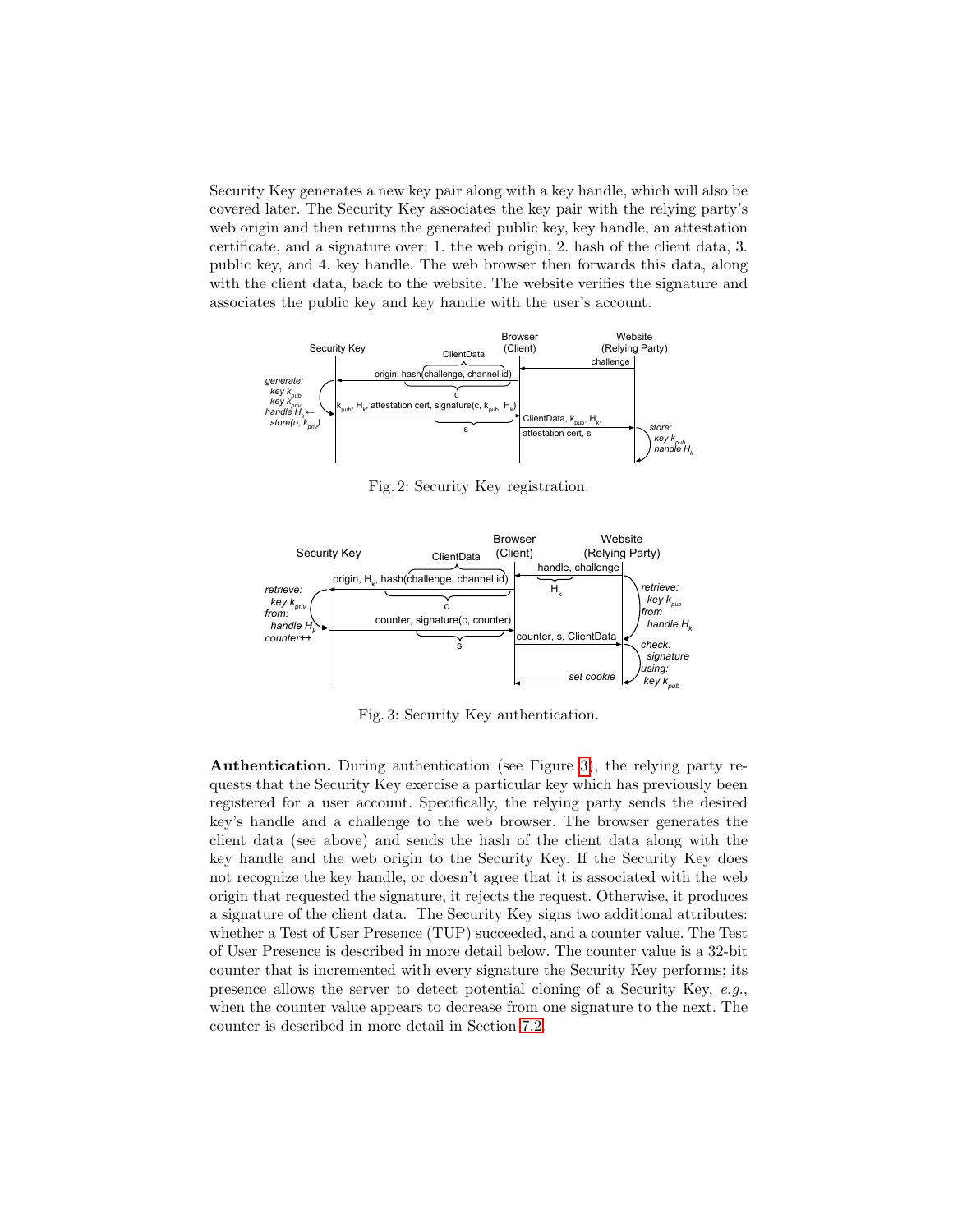The browser passes the signature, along with the TUP and the counter value, to the server. The server then checks the signature against the public key it has registered and authenticates the user if the signature matches.

Device Attestation. Each Security Key must provide an attestation certificate during registration. This allows servers to gate the use of a particular security key (for example, if servers trust only certain Security Key suppliers). A related desire is revocability: if a device or model is known to have flaws or have been compromised, a server might wish to not accept it.

Individually identifying devices would reveal a unique identifier for a device across unrelated origins, violating the user's privacy. To achieve both security and privacy, we recommended that devices implement batch attestation: a batch of devices shares a single attestation key (and certificate), such that all devices with a known flaw can be revoked together, and users' privacy is still respected: at worst, a device can be identified as a member of a batch. Alternatives for device attestation are explored further in Section [7.1.](#page-14-0)

Client Data. The client data binds the server-provided challenge to the browser's view of its connection to the server. Specifically, the client data includes the type of the request (register or authenticate), the challenge, and, when possible, the TLS channel ID [\[31,](#page-17-14) [32\]](#page-17-15) of the connection. Binding the TLS channel ID allows the server to detect the presence of a TLS Man in the Middle. When a server receives a signed TLS channel ID, it can compare it with the TLS channel ID it observes in the TLS layer. If they differ, the server will be aware of the presence of a TLS Man in the Middle, and can abort the connection.

Test of User Presence. The Test of User Presence (TUP) allows the caller to test whether a human is present during command execution. This serves two purposes: first, it provides a mechanism for human confirmation of commands. Second, it allows web applications to implement a policy based on that check, e.g. "Transactions for a dollar amount greater than \$1,000 require confirmation," or "Credentials must be re-presented by a human being after 90 days."

TUP implementation is left up to the device manufacturer. One vendor uses a capacitive touch sensor, others employ a mechanical button, while another makes a device that stays powered up only a short time after insertion into a USB port, requiring the user to reinsert the device for every operation.

Cryptographic Primitives. For all signing operations, we chose ECDSA over the NIST P-256 curve. For all hashing operations, we chose SHA-256. The choice of the curve and hash algorithm was made because of their wide availability on embedded platforms. At this time we believe these primitives, which offer 128 bit security, to be sufficiently secure.

# <span id="page-6-0"></span>5 Implementation

We have implemented end-to-end support for Security Keys. This involved building a large number of components; we describe some of them below (others were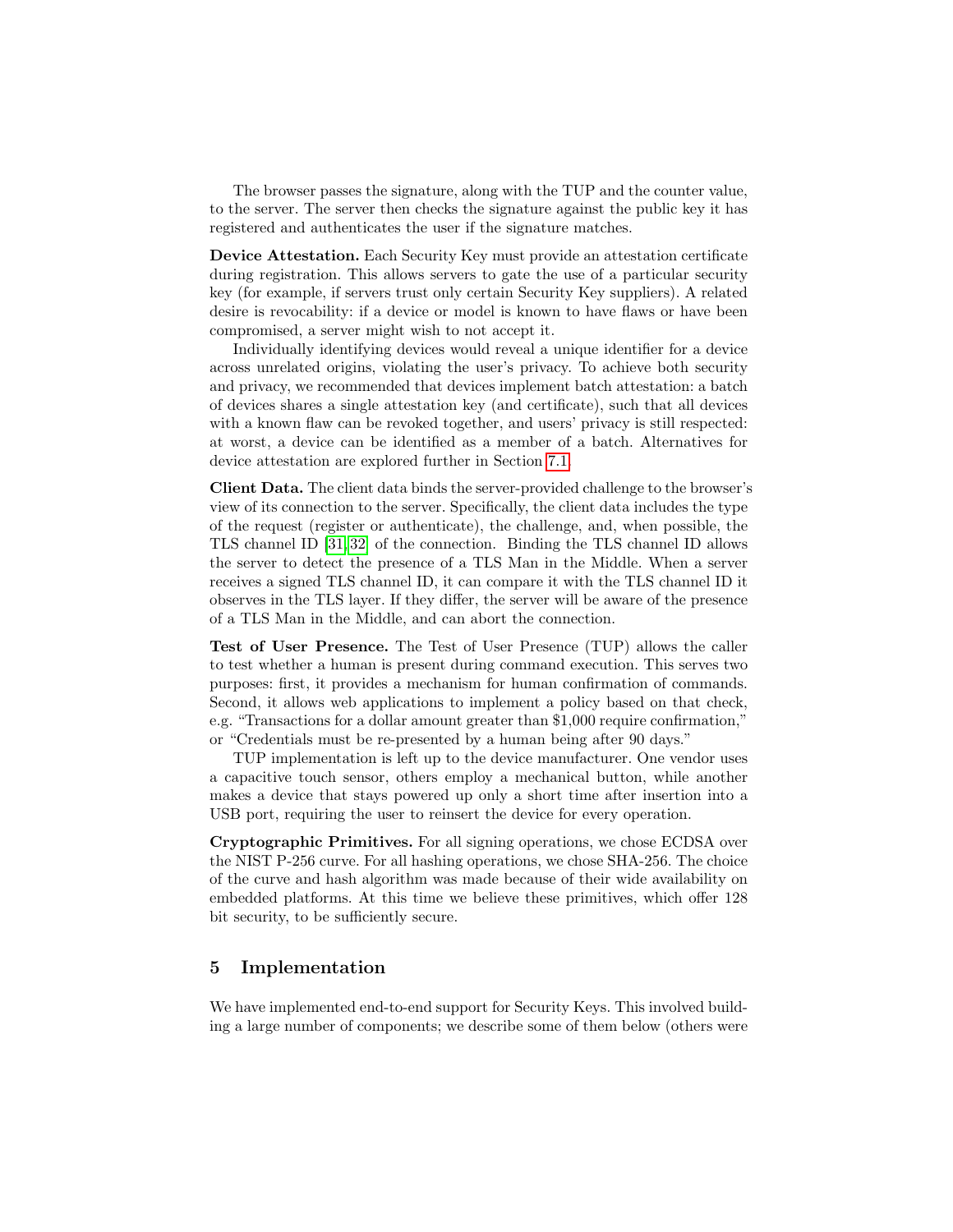omitted because of space). Note that all of the components have been opensourced, are actively maintained, and can be found at [https://github.com/](https://github.com/google/u2f-ref-code) [google/u2f-ref-code](https://github.com/google/u2f-ref-code).

#### 5.1 Browser Support

We have implemented and shipped support for Security Keys as part of the Chrome web browser (available since version 41.) The browser support consists of JavaScript APIs that can be called by any web application. In total, the support consists of roughly 8,000 lines of code.

Register Method. A web server requests a new Security Key registration by making use of a new browser API:

```
u2f.register()
```
This API accepts a challenge and a list of already-registered key handles. The list of already-registered key handles allows the browser to avoid double registration of the same Security Key. If the browser finds an eligible Security Key, the client sends a register command to the Security Key, described in more detail in the next section. Upon successful completion of the register command, the browser sends the Security Key's Registration Message output, along with the client data described in Section [4.2,](#page-5-1) to the server. The server verifies the registration signature and that the client data matches its own view of the request. Finally, the server can check the attestation certificate to verify that it meets the server's requirements. Assuming all parameters match and are found acceptable, the server stores the key handle  $H_k$  and the public key  $k_{pub}$  for the user's account.

Sign Method. A web server requests a signature from a Security Key by making use of a new browser API:

#### u2f.sign()

The parameters to the sign API are a challenge, and any registered key handles for the user. The browser then searches for available Security Keys. For each device found, the browser sends a *sign* command, described in more detail in the next section. Upon successful completion of a sign command, the browser provides the signature to the server, along with the client data (Section [4.2\)](#page-5-1) and the key handle  $H_k$  that produced the signature. The server checks that the signature verifies with the public key  $k_{pub}$  it has stored for  $H_k$ , and that the counter value has increased. The server also verifies the client data against its own view of the request. If all the checks succeed, the user is authenticated.

## 5.2 Security Key Token Implementation

We developed a JavaCard-based implementation of a Security Key. The underlying applet consists of approximately 1,500 lines of Java code. In addition, as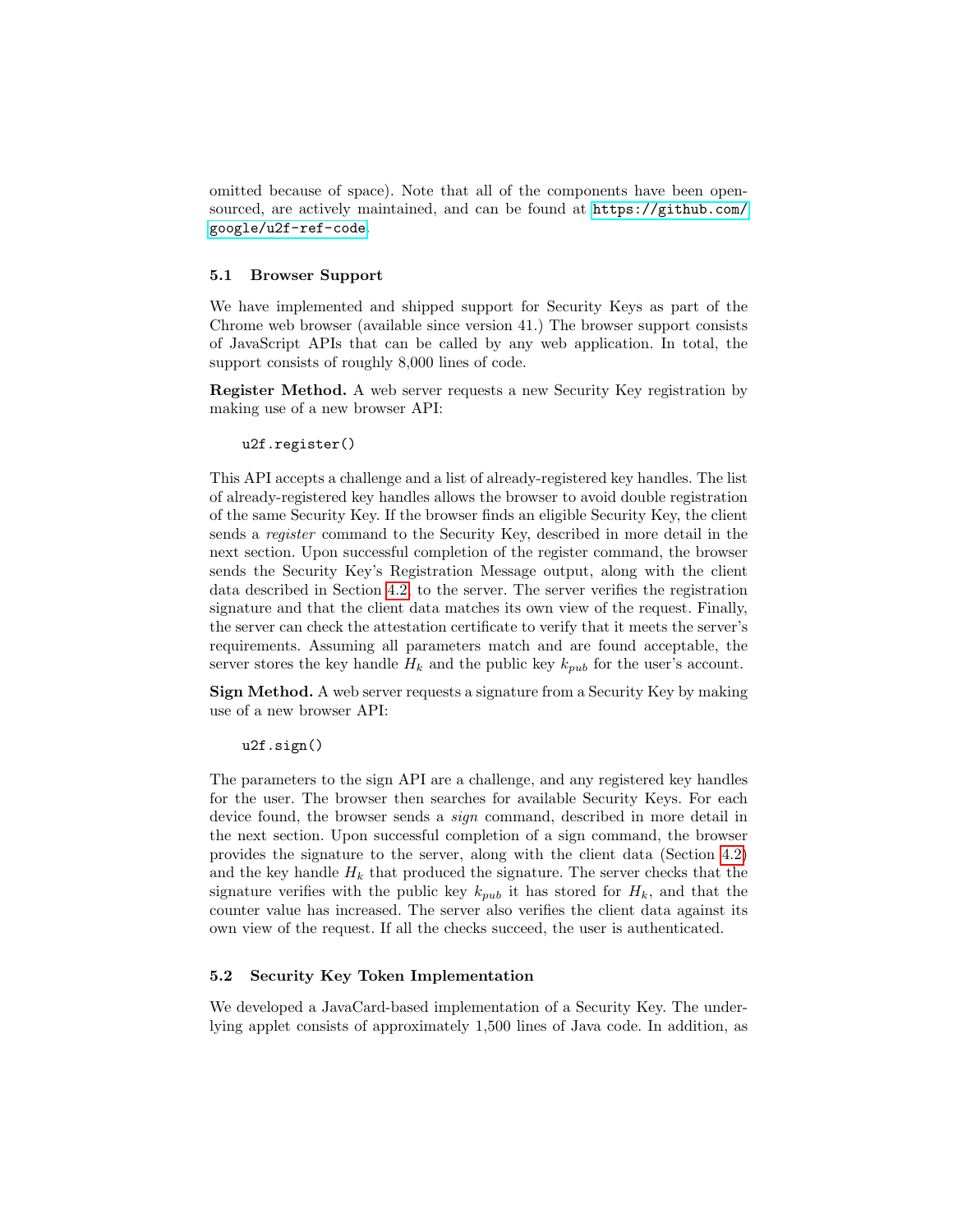we describe shortly, we use traditional cryptographic techniques to support an arbitrary number of keys and origins given the limited storage capabilities of embedded platforms.

Security Keys support two basic operations: register, to create a new key pair, and sign, to produce a cryptographic signature.

Register Operation. The register operation takes two parameters, an application parameter—the web origin provided by the browser—and a challenge. The Security Key generates a new key pair  $(k_{pub}, k_{priv})$  for the application parameter. It then performs a store operation to store both the application parameter and the private key  $k_{priv}$ . The *store* operation yields a key handle  $H_k$  and is discussed more fully shortly. The public key  $k_{pub}$  and the key handle  $H_k$ , along with the challenge parameter and application parameter, are then signed with the device's attestation private key,  $Priv_{attest}$ . The Security Key provides as output a Registration Message (see Figure [4\)](#page-8-0), which includes the public key  $k_{pub}$  and the key handle  $H_k$ , as well as the device attestation certificate.

<span id="page-8-0"></span>

Fig. 4: Security Key Registration Message.

Fig. 5: Security Key Authentication Message.

**Sign Operation.** The *sign* operation takes three parameters, an application parameter, a key handle, and a challenge. During authentication, the Security Key first performs a retrieve operation to retrieve the stored application parameter and the private key for the key handle. If the Security Key does not recognize the key handle, it rejects the operation. Similarly, if it recognizes the key handle but the retrieved application parameter does not match the application parameter to the sign operation, it rejects the operation with the same error value as if it did not recognize the key handle. In this way, a web site that tries to make use of a key handle that was registered on a different origin cannot learn that the key handle is valid for the other origin. The *retrieve* operation is discussed further shortly.

Once the Security Key has retrieved a valid private key  $k_{priv}$  for the key handle, and verified that it was generated for the supplied application parameter, it increments the counter value and signs a concatenation of the Test of User Presence indication, the new counter value, and the challenge parameter. It provides the signature s to the browser, along with the Test of User Presence indication and the new counter value. The result of the sign operation is the Authentication Message shown in Figure [5.](#page-8-0)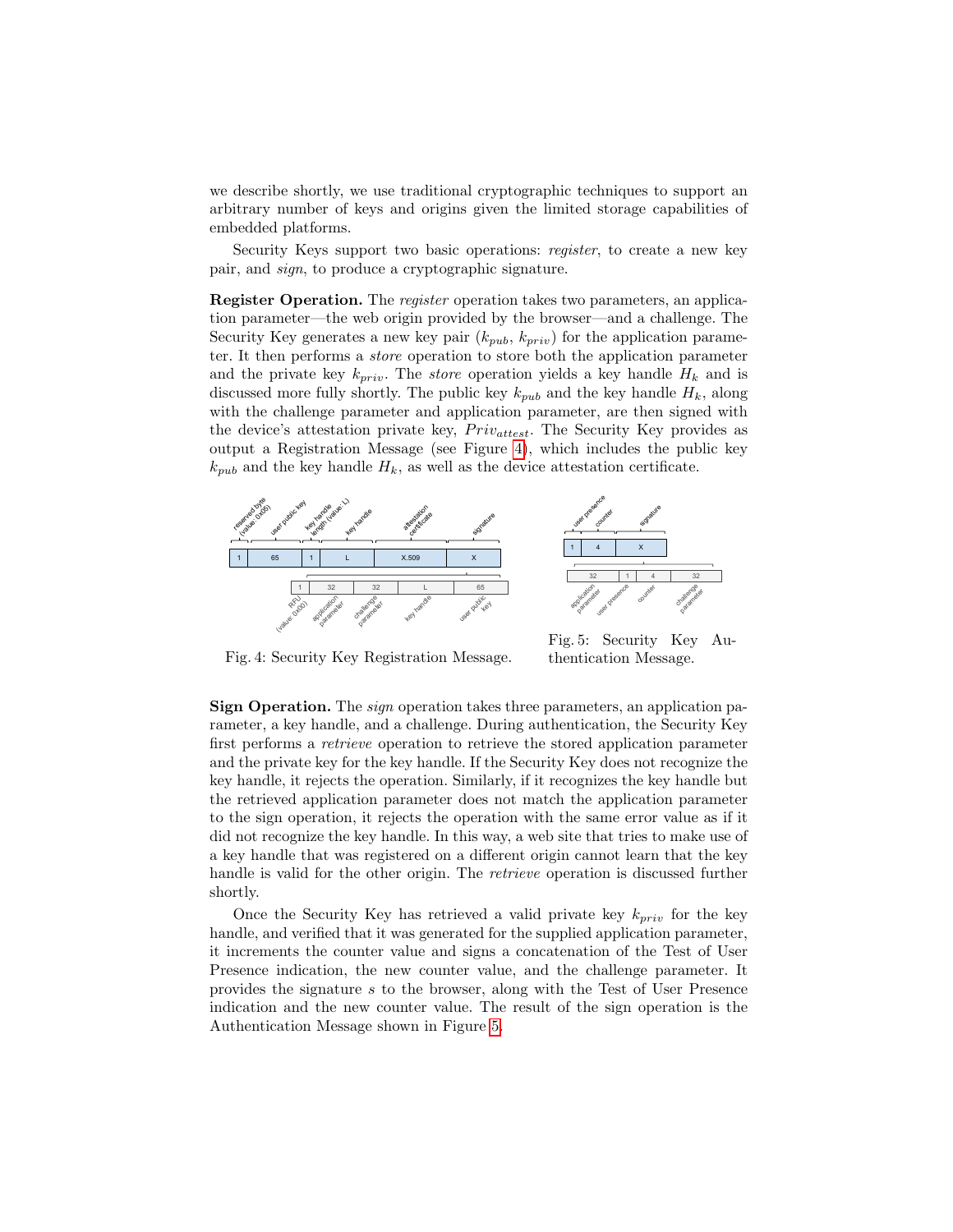#### 5.3 Store and Retrieve Operations

Store and retrieve can be thought of database operations: storing a private key yields an index into a table, and this index is returned as the key handle. Retrieving a key handle looks up the value in the table at the given index.

However, a database-like implementation reduces privacy and usability: a predictable index for key handles reveals the number of accounts a Security Key is being used with. Additionally, the users need to be aware of the storage capacity of Security Keys to ensure she doesn't run out of space in the key database.

In our reference implementation, store is instead implemented as a key wrapping operation: the private key  $k_{priv}$  and the application parameter are encrypted using a secret key  $K_{wrap}$  known only to a single Security Key. By implementing store and retrieve as key wrap/unwrap operations, the Security Key reference implementations can store an unlimited number of key handles: the storage is implemented by the server.

In order to avoid known plaintext attacks, our reference implementations obscure the application parameter with a second secret key,  $K_{app}$ , also known only to a single Security Key. The obscured application parameter and the private key are then interleaved together, prior to encrypting with the wrapping key. In the reference implementation, two-key 3DES was chosen as the cipher, due to the quality of the implementation on the hardware we used. Algorithmically, our key wrapping implementation is:

| function $\text{space}(k_{priv}, app)$<br>$app' \leftarrow \text{Encrypt}(app)_{K_{app}}$<br>$\text{plaintext} \leftarrow \text{Interleave}(k_{priv}, app')$<br>$H_K \leftarrow \text{Encrypt}(plaintext)_{K_{wrap}}$<br>return $H_K$<br>end function | function RETRIEVE $(H_K, app)$<br>$app' \leftarrow \text{Encrypt}(app)_{K_{app}}$<br>plaintext $\leftarrow$ <i>Decrypt</i> $(H_K)_{K_{wras}}$<br>$(k_{priv}, app'') \leftarrow Deinterleave(\text{plaintext})$<br>constant-time check $(app' == app'')$<br>return $k_{priv}$<br>end function |
|-------------------------------------------------------------------------------------------------------------------------------------------------------------------------------------------------------------------------------------------------------|----------------------------------------------------------------------------------------------------------------------------------------------------------------------------------------------------------------------------------------------------------------------------------------------|
|-------------------------------------------------------------------------------------------------------------------------------------------------------------------------------------------------------------------------------------------------------|----------------------------------------------------------------------------------------------------------------------------------------------------------------------------------------------------------------------------------------------------------------------------------------------|

It should be noted that key wrapping is an optional optimization vendors may employ, and that our implementation is one approach. The FIDO U2F specifications allow device manufacturers to choose any approach for key wrapping. For example, one vendor's approach is described in [\[33\]](#page-17-16).

#### 5.4 Server Implementation

We implemented, open-sourced, and actively maintain a reference Security Key server. It runs on the Google App Engine platform and consists of approximately 2,000 lines of Java code.

### 6 Evaluation

We evaluate Security Keys using a number of metrics. We begin by comparing the usability, deployability, and security of Security Keys to existing and prior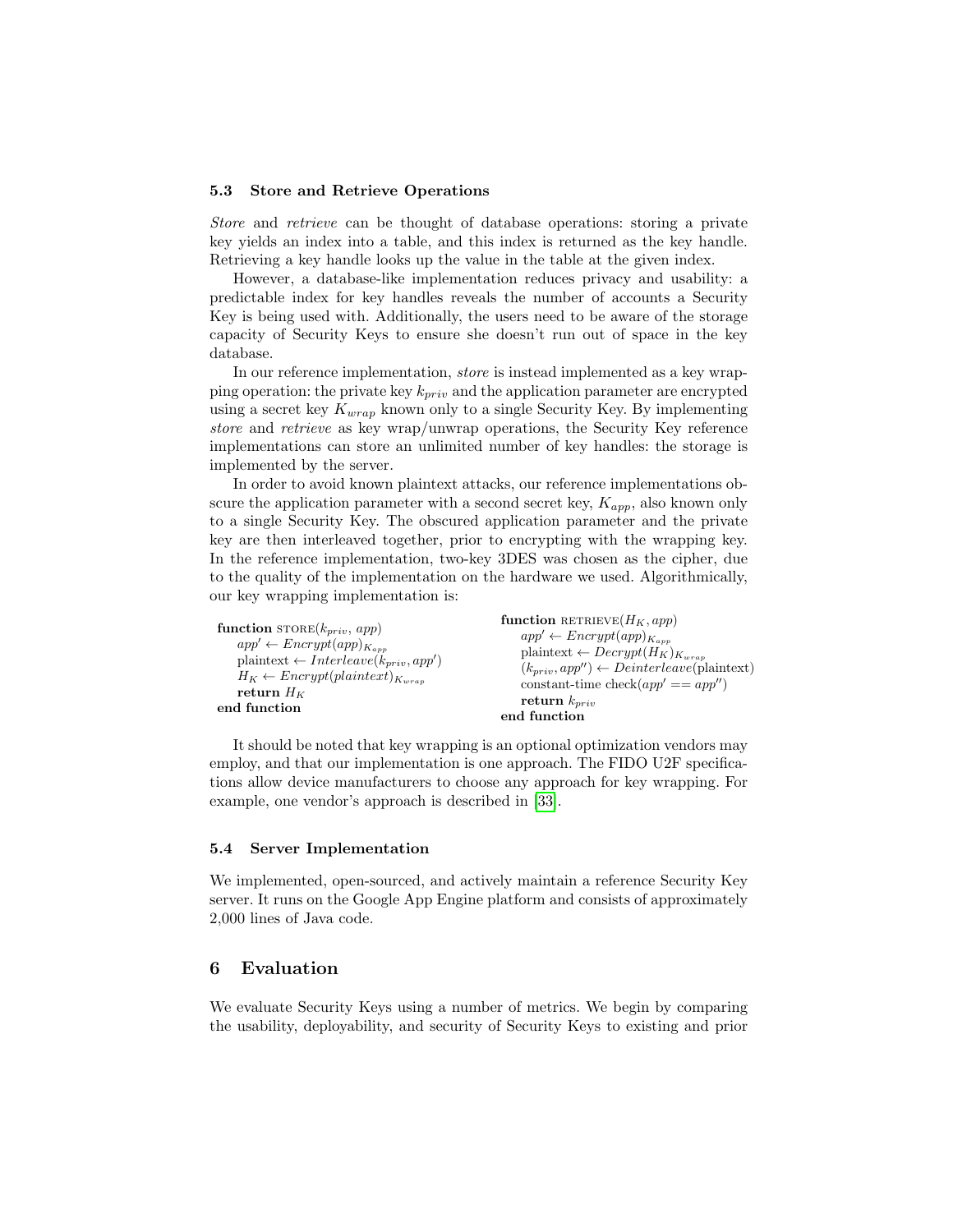technologies. Next, we discuss the performance of various Security Key hardware devices. Finally, we give an in-depth analysis of our deployment experience including effect on users, support cost, and other relevant variables.

#### <span id="page-10-0"></span>6.1 Comparative

|                                                                                                                     |                  |                 | USability                                                                | рерюуаршу                                                                                                            | becurity                                                                                                                               |  |
|---------------------------------------------------------------------------------------------------------------------|------------------|-----------------|--------------------------------------------------------------------------|----------------------------------------------------------------------------------------------------------------------|----------------------------------------------------------------------------------------------------------------------------------------|--|
|                                                                                                                     |                  | ortless         | 5807<br>-rom-<br>$s$ e<br>Recovery-<br>cient-to-<br>$request$ -<br>$su-$ | User<br><sup>7</sup> ompatible<br>-Compatible<br>$Non-Proprietary$<br>$Cost-$<br>$3 \nrows e \n$<br>erver-<br>Mature | vers<br>.<br>$s$ ervation<br>ssing<br>$_{consent}$<br>grty<br>nysu<br>Unlinkable<br>$\it{Required}$<br>ent<br>ent<br>E<br>esil<br>tesu |  |
| Category                                                                                                            | Scheme           |                 |                                                                          |                                                                                                                      | جم                                                                                                                                     |  |
| (incumbent)                                                                                                         | Web passwords    |                 |                                                                          |                                                                                                                      | $\circ$                                                                                                                                |  |
|                                                                                                                     | Security Keys    | $\circ$ $\circ$ |                                                                          | $\bullet$ $\circ$                                                                                                    |                                                                                                                                        |  |
| Hardware tokens                                                                                                     | RSA SecurID      |                 | $\circ$<br>O                                                             |                                                                                                                      |                                                                                                                                        |  |
|                                                                                                                     | YubiKey          |                 | $\circ$ $\circ$                                                          |                                                                                                                      |                                                                                                                                        |  |
| Phone-based                                                                                                         | over SMS<br>OTP. | $\circ$         | $\circ$<br>$\circ$                                                       | lo                                                                                                                   |                                                                                                                                        |  |
|                                                                                                                     | Google 2-Step    | $\circ$         | $\bullet$ 0 0 0                                                          | Ιo                                                                                                                   | O                                                                                                                                      |  |
| $\bullet$ = offers the benefit; $\circ$ = almost offers the benefit; <i>no circle</i> = does not offer the benefit. |                  |                 |                                                                          |                                                                                                                      |                                                                                                                                        |  |

Table 1: Comparative evaluation of Security Keys to similar schemes  $U_{\text{eq}}$ bility Deployability  $S_{\ell}$ 

We use the rating criteria defined in Bonneau *et al.* [\[5\]](#page-16-3) to compare Security Keys to passwords alone, as well as to other second factor authentication methods in common use in online accounts today. A summary of the comparison can be seen in Table [1.](#page-10-0) We use the ratings Bonneau et al. assign, with the exception of the phishing protection existing second factor schemes provide. We discuss this more shortly. In short, Security Keys offer similar usability to just passwords while being much more secure. In addition, Security Keys can be deployed for supported browsers with a relatively small server-side change.

Usability. Security Keys partially offer the memorywise-effortless and scalablefor-users benefits because they dramatically reduce the risk of password reuse. They are not physically-effortless because they still require a password entry, but the additional burden—a button push—is low. They are both easy-to-learn and *efficient-to-use*, and they perform with *infrequent-errors*. These assertions are further supported in Section [6.3.](#page-11-0)

Deployability. Security Keys are accessible—the physical burden of tapping a button is minimal; visually impaired users within Google successfully use Se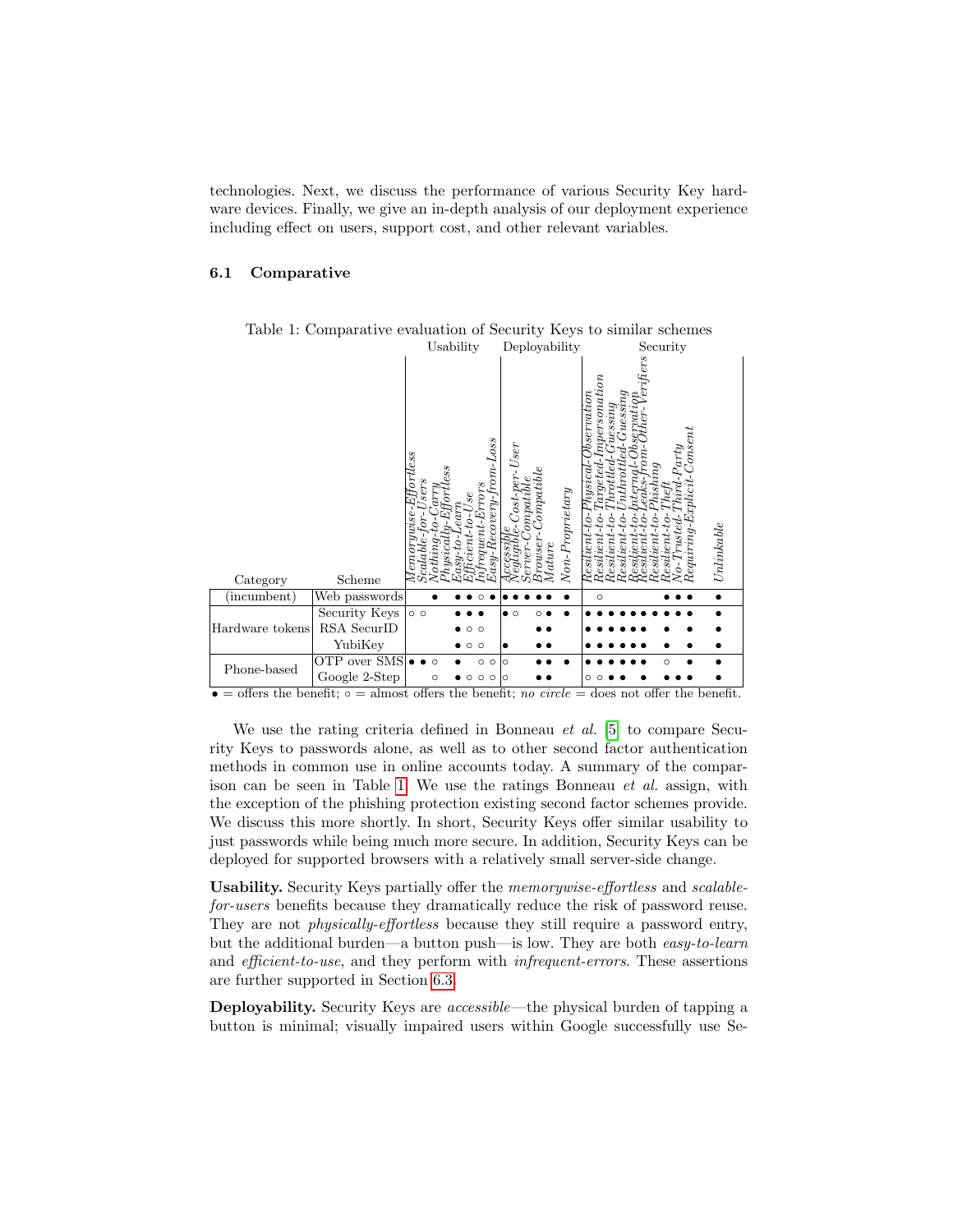curity Keys. Security Keys nearly offer a negligible-cost-per-user : the user only needs one for any number of websites, and they are available from multiple vendors at varying prices. Bonneau et al. do not offer guidance to what price is considered "negligible," so we give Security Keys partial credit. Security Keys are partially browser-compatible: one major browser has built-in support for them, and we are working toward standardizing support for them.

Security Keys are mature: they have been implemented and deployed on several large web properties, discussed further in Section [6.3.](#page-11-0) Finally, they are nonproprietary: There are open standards and source for them. They are available from multiple vendors. Support for them is deployed in one major browser [\[12\]](#page-16-10), with suport from another major browser announced [\[34\]](#page-17-17). Multiple servers have implemented support for them.

Security. Security Keys generate assertions that protect users against phishing and website attackers. While Bonneau et al. claim existing second factor schemes provide protection against phishing, they do so under the assumption that relaybased or realtime phishing attacks are hard to mount. We disagree given recent evidence of successful phishing campaigns against accounts protected by OTP credentials [\[9\]](#page-16-7), hence we downgrade the protection for OTP-based second factors. Security Keys generate unique key pairs per account and restrict key use to a single origin, protecting users against tracking across websites/linkability. Unlike other hardware 2nd factor solutions such as RSA SecurID, there is no trusted third party involved. Security Keys, when used with TLS Channel ID, also provide resistance against man-in-the-middle attacks by letting servers recognize the presence of two different TLS connections. Finally, Security Keys limit the user's exposure to session riding by requiring that a TUP is performed. Note that Security Keys do not allow transaction confirmation via a trusted display, therefore clever attacker may still alter transaction details (e.g., transfer amounts)—though not without a TUP.

# 6.2 Hardware Performance

The performance of an operation involving a Security Key involves many variables. Nevertheless, our aim was to create a protocol that seems "fast enough" during ordinary use. Our informal guideline was that a sign operation should complete in well under a second, while registration should complete in around a second. Measured times for both operations for commercially available hardware are shown in table [2.](#page-12-0) These times show the "raw" performance time—the time it takes for hardware devices to execute each operation.

With these speeds, we believe we achieved an experience whereby users do not find the additional step (beyond a password) onerous. We will expand upon our experience further in the next section.

#### <span id="page-11-0"></span>6.3 Deployment Experience

Because of the usability and security benefits Security Keys provide over OTPs, we have deployed them to more than 50,000 employees, and made them an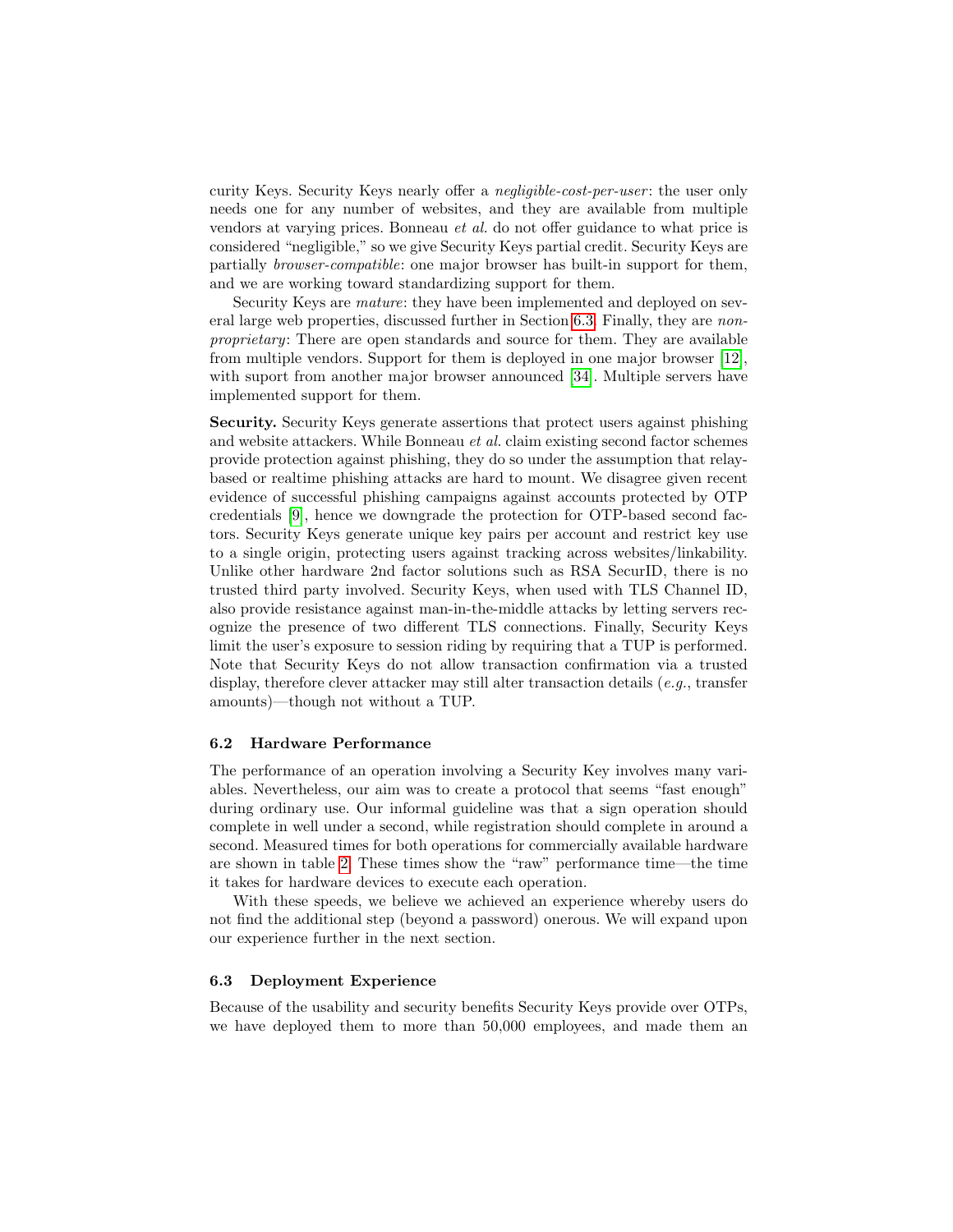<span id="page-12-0"></span>Table 2: Security Key performance. Raw time needed to complete an operation.

|                    | Operation time $(ms)$ |      |  |
|--------------------|-----------------------|------|--|
| Device             | Enroll                | Sign |  |
| Happlink FIDO U2F  | 1210                  | 660  |  |
| Yubico FIDO U2F    | 394                   | 192  |  |
| Yubico YubiKey NEO | 398                   | 192  |  |

available option for consumer accounts. Our users have been very happy with the switch: we received many instances of unsolicited positive feedback.

The benefits of Security Keys are difficult to quantify. The first benefit is increased security: users are now protected against phishing, including from well-known campaigns. Unfortunately, the impact of this benefit can only be measured in terms of what did not happen, hence it is hard to quantify. Other impacts include increased productivity due to decreased time spent authenticating, and decreased support cost; we quantify these below.

Time Spent Authenticating. We compared the time it takes to authenticate using Security Keys versus other two-factor methods, using two user populations: Google employees and consumers using our web products.

Figure [6](#page-13-0) shows the average time spent authenticating, per user, for Google's employees during an arbitrary two-day period. All authentication steps are measured, i.e., a user is entering a password and providing a second factor. In the measurements, Security Keys are compared with OTPs, where the OTP may be provided by one of several sources, the most prevalent being a USB device that acts as a keyboard. The data originated from authentication events in a two-day period and thus could be biased toward those who reauthenticate frequently, and therefore are best trained in the use of their second factor. Because Security Keys were considered equivalent to OTPs during the period of study, Security Key users were not prompted more or less frequently than OTP users, and we do not expect a bias between the two populations as a result.

Total authentication time decreased markedly when using Security Keys; this may account for the overwhelmingly positive reaction. Previously, the dominant OTP mechanism in the company was a USB-based device very similar to a Security Key, but Security Keys are still faster. One possible reason is that most employees received a tiny Security Key that is meant to never be removed from the USB port. Thus, when the user is prompted for a second factor, she need only touch the Security Key's button, rather than having first to find and insert the device. A second reason is that the USB OTP devices act like a keyboard, and require the user to 1) navigate to a form field before touching the device to release the OTP, then 2) press Enter or click a button to a submit a web form. With Security Keys, on the other hand, the JavaScript API returns the result of the Security Key request directly to the page, and the form submission can happen automatically as a result without additional user action.

Figure [6](#page-13-0) also shows the average time required to collect a second factor from consumers over several days in 2016. Again, Security Keys were faster for consumers to use than OTPs, whether they were delivered by SMS or via a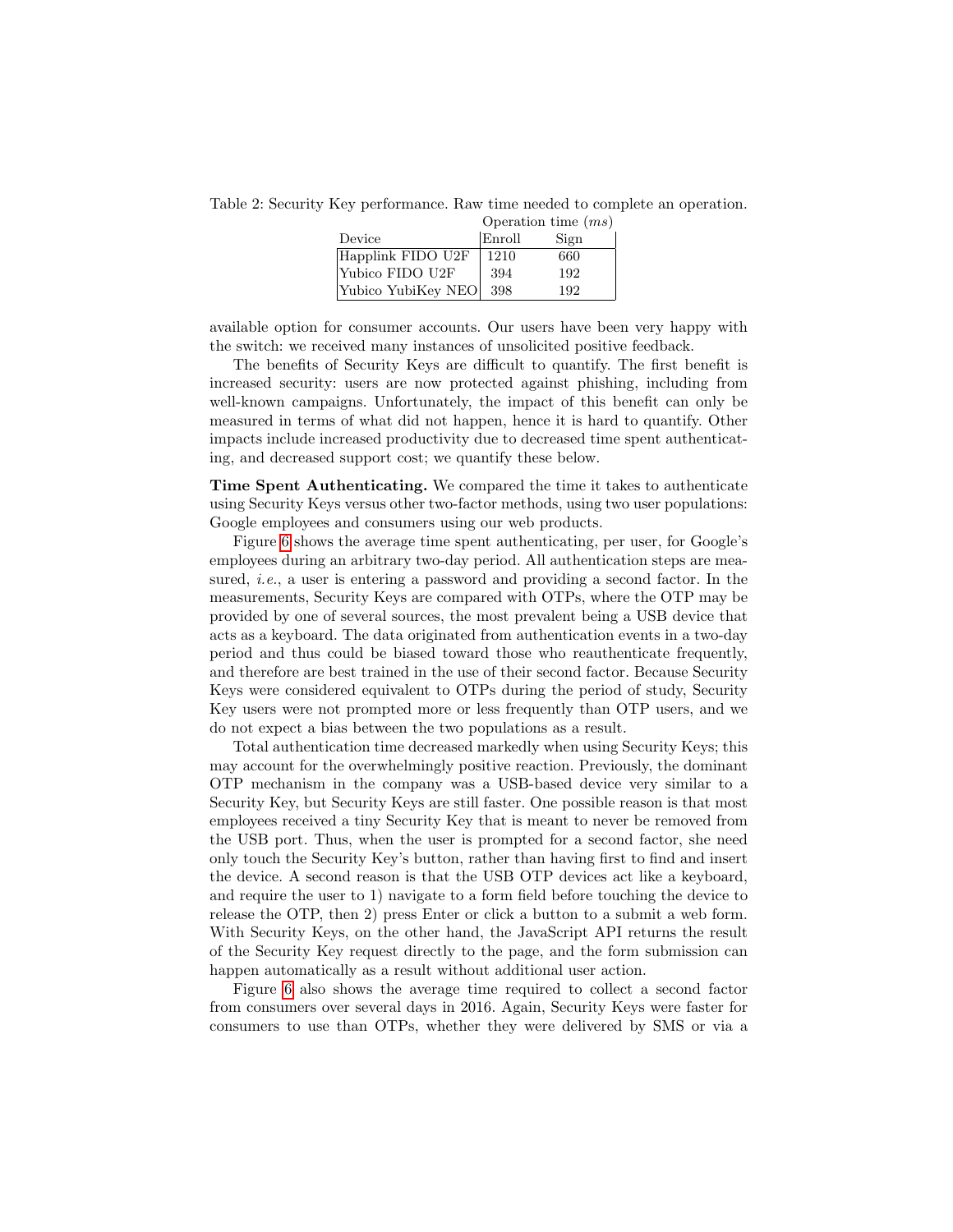smartphone app. Earlier in this work, we gave several reasons why this could be: SMS delivery can suffer delays, while OTPs in a smartphone app must be manually typed by users.

<span id="page-13-0"></span>

Fig. 6: Time spent authenticating

Authentication Failure Rate. Authentication failures result in increased authentication time and user frustration. In our examination of the time period studied, 3% of OTP-based authentications resulted in failure, while Security Keys did not present any authentication failures.

Support Cost. Figure [7](#page-14-1) shows the number of support incidents we received for two kinds of authentication second factors for the period in which we transitioned from using OTPs to Security Keys, normalized by the total number of employees, on a linear scale. The number of authentication events per user did not depend on whether the users had Security Keys or OTPs for a second factor, so the number of support events is believed to be representative. There is a gap in data collection, when support data were transitioned for one system to another, and Security Key support incidents were not collected. The approximate percentage of the company actively using Security Keys is also shown.

The number of support incidents per user rose slightly as the rollout of Security Keys expanded, before decreasing again. It's worth noting that the support load was higher for OTP than for Security Keys for all time periods. By end of the period studied, the vast majority of the company had switched from OTP to Security Keys, and new employees were no longer given OTP devices. Our support organization estimates that we save thousands of hours per year in support cost by switching from OTP to Security Key.

Hardware Cost. For the corporate-wide deployment we studied, the devices purchased had similar per-unit cost to the USB-based OTP devices they replaced. For this deployment, one Security Key was allotted per computer per employee. Roughly, this equated to giving each employee 2 Security Keys, on average. This implies that more was spent on hardware Security Key tokens than for hardware OTP tokens. For the deployment, we found the increased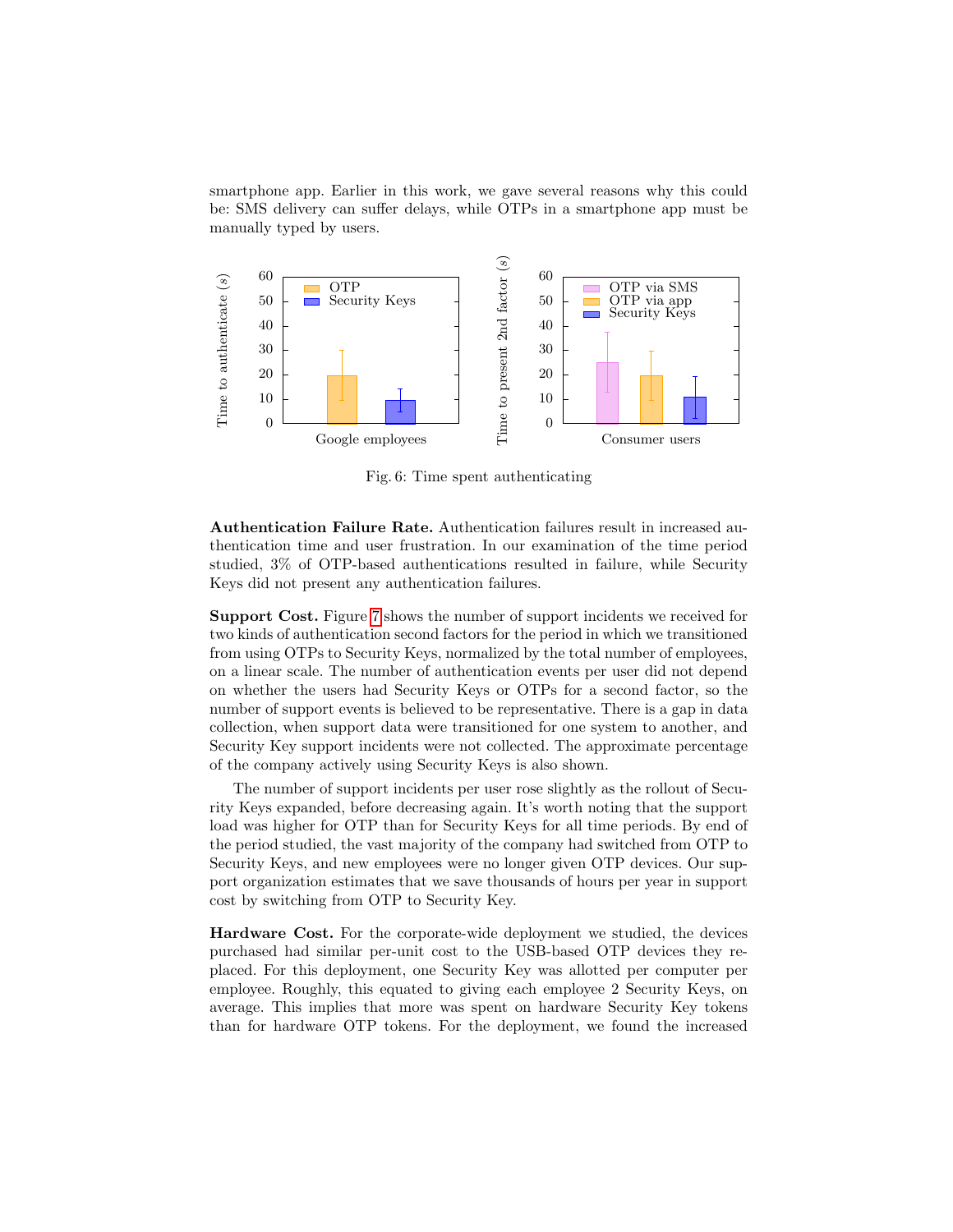<span id="page-14-1"></span>

Fig. 7: 2nd factor support incidents per employee per month (gaps where data are unavailable)

user productivity, and decreased support cost, were worth the increased hardware cost.

For consumers, multiple vendors provide Security Keys at different price points, some as low as \$6 USD<sup>[3](#page-14-2)</sup>. Since users only need one device, rather than one device per account or site, the resulting cost in our opinion approaches the "negligible cost per user" suggested by Bonneau  $et \ al.$  [\[5\]](#page-16-3).

# 7 Discussion

#### <span id="page-14-0"></span>7.1 Attestation

We chose batch attestation in order to allow servers to assess the trustworthiness of a device, while still affording privacy for the user. There are two other alternatives that offer attestation while protecting users' privacy: employing a trusted third party, and using advanced cryptographic techniques.

In a trusted third party scheme, a device makes an individually identifiable attestation statement to a privacy CA, first proposed by the Trusted Computing Group in their Trusted Platform Module (TPM) 1.1 specifications. A privacy CA provides its own anonymous attestation of the device's trustworthiness to the interested party. However, one challenge is that the privacy CA must always be available and reachable. Another is the distributed trust it requires: Who will run the privacy CA? Can different entities pick a privacy CA that suits them? What happens if each party doesn't trust the same privacy CA? Finally, a privacy CA would learn the identity of many individuals, presenting a single point of failure for compromising user privacy.

<span id="page-14-2"></span> $^3$  [http://smile.amazon.com/s/ref=sr\\_kk\\_1?rh=k:u2f](http://smile.amazon.com/s/ref=sr_kk_1?rh=k:u2f)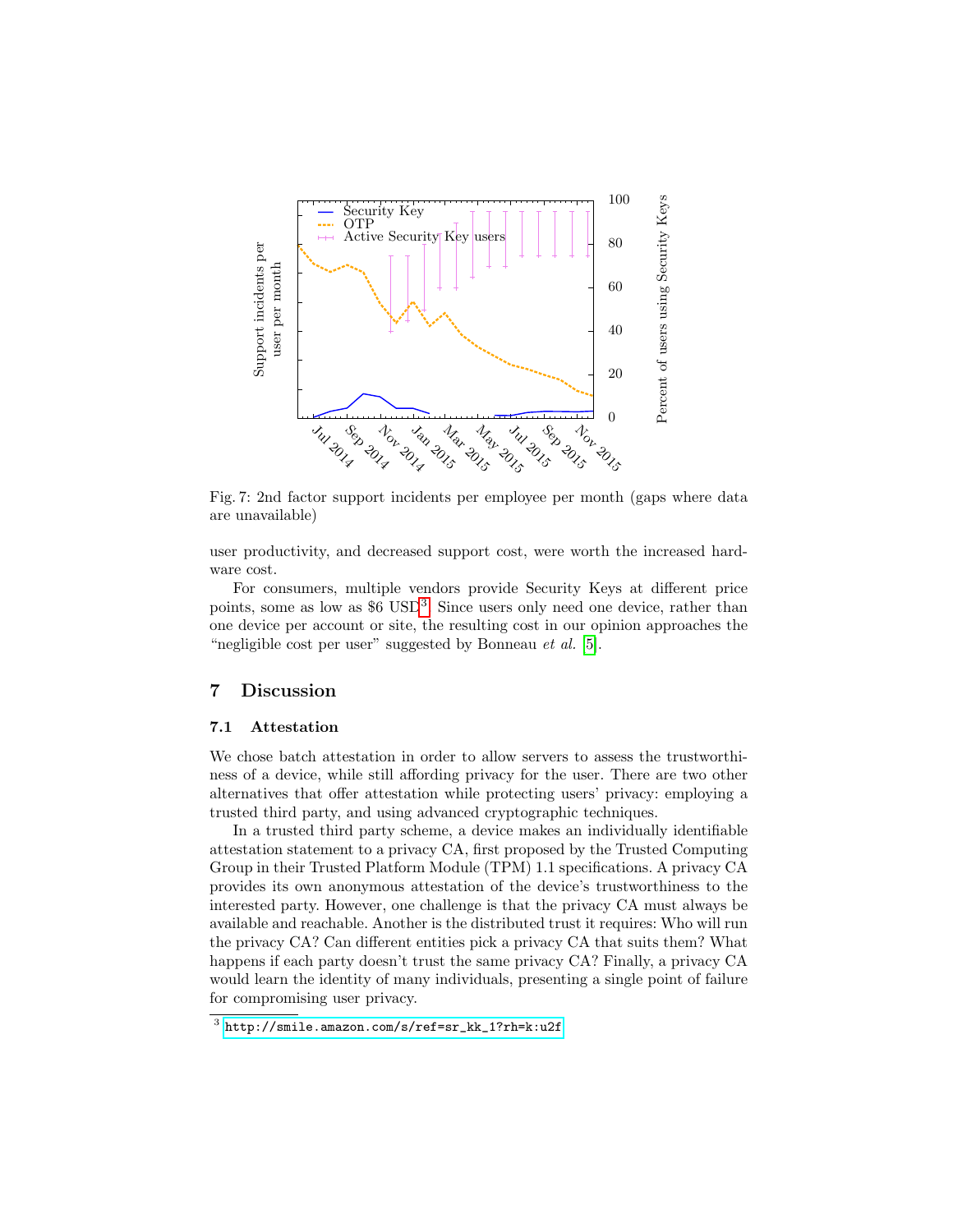Advanced cryptographic techniques such as Direct Anonymous Attestation [\[35\]](#page-17-18) and Enhanced Privacy ID [\[36\]](#page-17-19) address many of the shortcomings of a privacy CA scheme, by allowing revocation without involving a trusted third party. We did not choose these approaches because they have not yet been demonstrated to be fast enough on low-cost hardware. For example, Bichsel et al. [\[37\]](#page-17-20) evaluated an implementation of an RSA-based scheme running on JavaCard devices, which runs in roughly 16.5 seconds. This is well beyond the "around a second" guideline we had for registration operations.

#### <span id="page-15-0"></span>7.2 Signature Counter

Our design includes a 32-bit signature counter, but leaves some decisions up to implementers: (1) wrapping behavior and (2) increment amount. Since a TUP is performed with every signature, a 32-bit counter provides the ability to perform a signature per second for more than 100 years before wrapping, and it seems reasonable that this is outside the lifetime of a Security Key. For the increment amount, an implementer could have a per-key handle counter, or could use a single global counter on a particular device. The latter choice is cheaper and easier to implement, although it presents a minor privacy leak if the counter update amount is predictable. Implementers could choose to increment a global counter by a randomly varying amount, though they would have to take care to avoid early counter wrapping as a result.

# 8 Conclusion

We have presented Security Key, a special-purpose device for improved second factor authentication on the web. Security Keys protect users against password reuse, phishing, and man-in-the-middle attacks by binding cryptographic assertions to website origin and properties of the TLS connection.

Security Keys also score favorably in the usability framework established by Bonneau et al. [\[5\]](#page-16-3). This is further substantiated by our preliminary data analysis which quantifies the benefits of Security Keys in a two-year deployment study by measuring reduction in sign-in times experienced by users and reduction in burden on a support organization.

The Security Key protocol has been standardized within the the FIDO Alliance organization as the Universal Second Factor (U2F) open standard. We have open-sourced a reference implementation of the standard. Security Keys are supported by the Chrome browser and by the login system of major web service providers such as Google, GitHub, and DropBox. We hope this paper serves as an academic foundation to study and improve Security Keys going forward. Note, an updated and extended tech report is available at [https://](https://github.com/google/u2f-ref-code/docs/SecurityKeys_TechReport.pdf) [github.com/google/u2f-ref-code/docs/SecurityKeys\\_TechReport.pdf](https://github.com/google/u2f-ref-code/docs/SecurityKeys_TechReport.pdf).

Acknowledgements Listing all of the people who have contributed to the design, implementation, and evaluation of Security Keys is virtually impossible.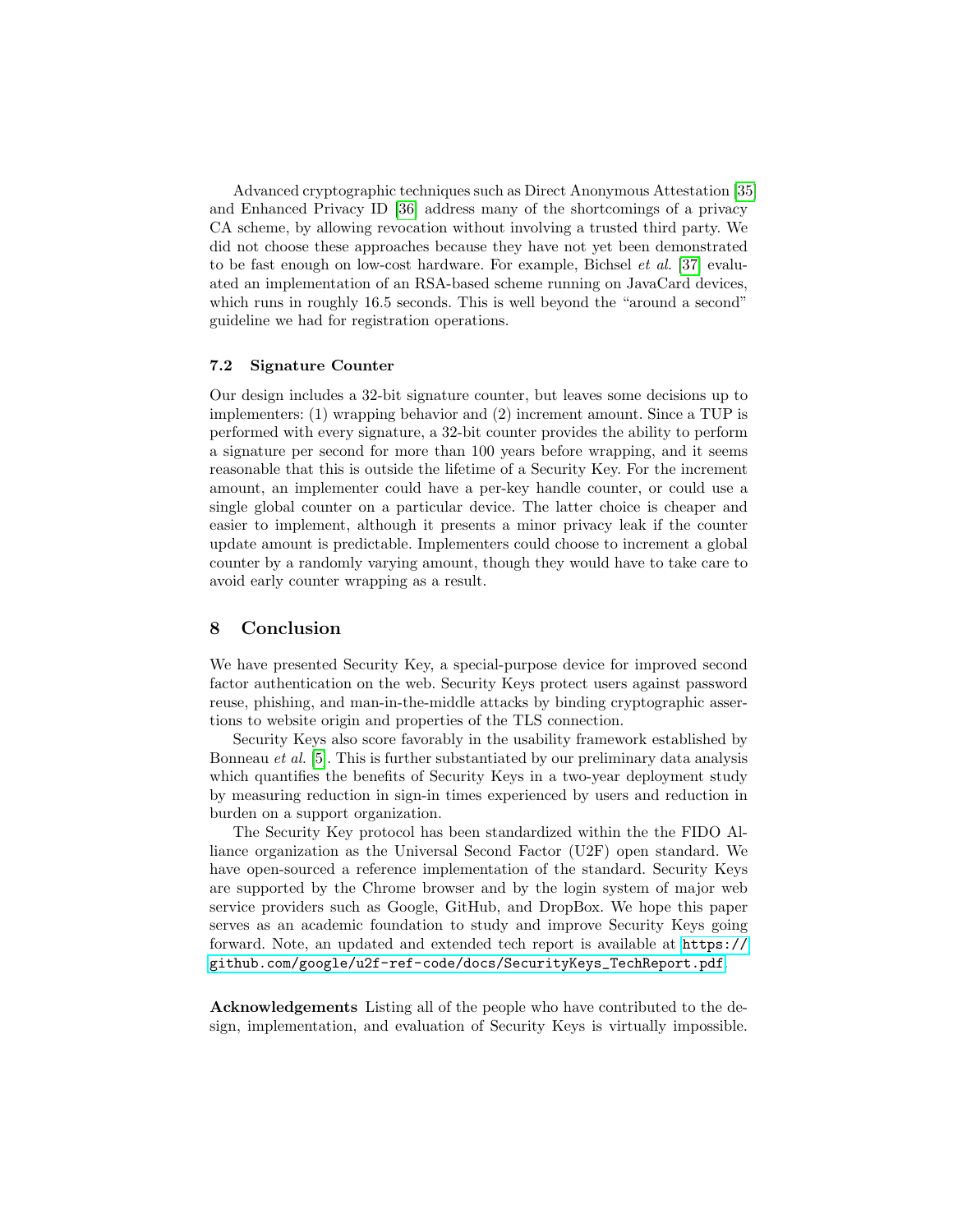We would like to thank the anonymous reviewers, along with the following individuals: Arnar Birgisson, Frank Cusack, Jakob Ehrensvärd, Kenny Franks, Iulia Ion, Benjamin Kalman, Kyle Levy, Brett McDowell, Dan Montgomery, Ratan Nalumasu, Rodrigo Paiva, Nishit Shah, Matt Spear, Jayini Trivedi, Mike Tsao, Mayank Upadhyay, and many Google teams (UX, QA, Legal).

# References

- <span id="page-16-0"></span>1. Fallows, J.: Hacked! The Atlantic (November 2011)
- 2. Honan, M.: How Apple and Amazon Security Flaws Led to My Epic Hacking. <http://www.wired.com/2012/08/apple-amazon-mat-honan-hacking/all/> (August 2012) [Online; accessed 31-December-2014].
- <span id="page-16-1"></span>3. Wikipedia: 2014 celebrity photo hack — wikipedia, the free encyclopedia. [http://en.wikipedia.org/w/index.php?title=2014\\_celebrity\\_photo\\_](http://en.wikipedia.org/w/index.php?title=2014_celebrity_photo_hack&oldid=640287871) [hack&oldid=640287871](http://en.wikipedia.org/w/index.php?title=2014_celebrity_photo_hack&oldid=640287871) (2014) [Online; accessed 31-December-2014].
- <span id="page-16-2"></span>4. Bonneau, J.: The science of guessing: analyzing an anonymized corpus of 70 million passwords. In: 2012 IEEE Symposium on Security and Privacy. (May 2012)
- <span id="page-16-3"></span>5. Bonneau, J., Herley, C., van Oorschot, P.C., Stajano, F.: The Quest to Replace Passwords: A Framework for Comparative Evaluation of Web Authentication Schemes. In: 2012 IEEE Symposium on Security and Privacy. (May 2012)
- <span id="page-16-4"></span>6. Herley, C., van Oorschot, P.C., Patrick, A.S.: Passwords: If were so smart, why are we still using them? In: Financial Cryptography and Data Security. Volume 5628. Springer (2009) 230–237
- <span id="page-16-5"></span>7. Google Inc: Google 2-Step Verification (2015) [https://support.google.com/](https://support.google.com/accounts/answer/180744) [accounts/answer/180744](https://support.google.com/accounts/answer/180744).
- <span id="page-16-6"></span>8. Bank of America: SafePass Online Banking Security Enhancements (2015) [https://www.bankofamerica.com/privacy/online-mobile-banking](https://www.bankofamerica.com/privacy/online-mobile-banking-privacy/safepass.go)[privacy/safepass.go](https://www.bankofamerica.com/privacy/online-mobile-banking-privacy/safepass.go).
- <span id="page-16-7"></span>9. Railton, J.S., Kleemola, K.: London Calling: Two-Factor Authentication Phishing From Iran (2015) [https://citizenlab.org/2015/08/iran\\_two\\_factor\\_](https://citizenlab.org/2015/08/iran_two_factor_phishing/) [phishing/](https://citizenlab.org/2015/08/iran_two_factor_phishing/).
- <span id="page-16-8"></span>10. Harbach, M., Fahl, S., Rieger, M., Smith, M.: On the Acceptance of Privacy-Preserving Authentication Technology: The Curious Case of National Identity Cards. In: Privacy Enhancing Technologies, Springer (2013) 245–264
- <span id="page-16-9"></span>11. Unknown: Estonia takes the plunge: A national identity scheme goes global (2014) [http://www.economist.com/news/international/21605923-national](http://www.economist.com/news/international/21605923-national-identity-scheme-goes-global-estonia-takes-plunge)[identity-scheme-goes-global-estonia-takes-plunge](http://www.economist.com/news/international/21605923-national-identity-scheme-goes-global-estonia-takes-plunge).
- <span id="page-16-10"></span>12. Shah, N.: Strengthening 2-Step Verification with Security Key (2014) [https://googleonlinesecurity.blogspot.com/2014/10/strengthening-2](https://googleonlinesecurity.blogspot.com/2014/10/strengthening-2-step-verification-with.html) [step-verification-with.html](https://googleonlinesecurity.blogspot.com/2014/10/strengthening-2-step-verification-with.html).
- <span id="page-16-11"></span>13. Heim, P., Patel, J.: Introducing U2F support for secure authentication (2015) <https://blogs.dropbox.com/dropbox/2015/08/u2f-security-keys/>.
- <span id="page-16-12"></span>14. Toews, B.: GitHub supports Universal 2nd Factor authentication (2015) [https://github.com/blog/2071-github-supports-universal-2nd-factor](https://github.com/blog/2071-github-supports-universal-2nd-factor-authentication)[authentication](https://github.com/blog/2071-github-supports-universal-2nd-factor-authentication).
- <span id="page-16-13"></span>15. Fast IDentity Online (FIDO): (2015) <https://fidoalliance.org/>.
- <span id="page-16-14"></span>16. Biddle, R., Chiasson, S., Van Oorschot, P.: Graphical Passwords: Learning from the first twelve years. ACM Comput. Surv. 44(4) (September 2012) 19:1–19:41